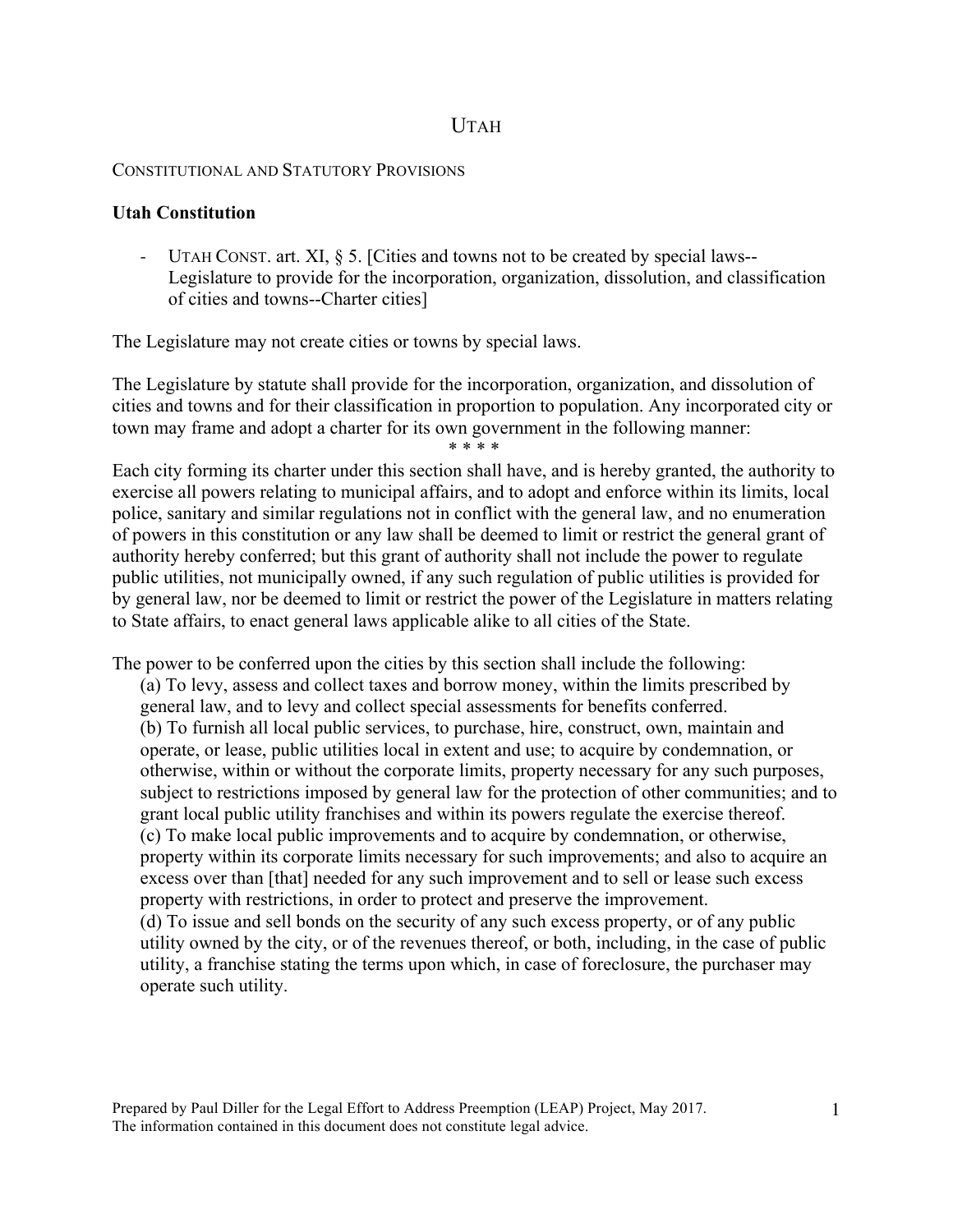## **Utah Statutes**

- UTAH CODE ANN. § 10-8-84 (2017). Ordinances, rules, and regulations--Passage-- **Penalties** 

(1) The municipal legislative body may pass all ordinances and rules, and make all regulations, not repugnant to law, necessary for carrying into effect or discharging all powers and duties conferred by this chapter, and as are necessary and proper to provide for the safety and preserve the health, and promote the prosperity, improve the morals, peace and good order, comfort, and convenience of the city and its inhabitants, and for the protection of property in the city.

(2) The municipal legislative body may enforce obedience to the ordinances with fines or penalties in accordance with Section 10-3-703.

UTAH CODE ANN. § 17-50-302. General county powers

 $(1)(a)$  Except as provided in Subsection  $(1)(b)$ , a county may: \* \* \* \*

> (ii) provide a service, exercise a power, or perform a function that is reasonably related to the safety, health, morals, and welfare of county inhabitants, except as limited or prohibited by statute.

### HOME RULE STRUCTURE, INCLUDING LACK OF IMMUNITY FROM STATE PREEMPTION

The Utah constitution grants broad powers to cities, and state law further grants the police power to cities and counties. In a seminal 1980 case, *State v. Hutchinson*, the Utah Supreme Court concluded that Dillon's Rule, as a canon of construction, was no longer reconcilable with a grant of the police power to local governments.<sup>1</sup> Although the case concerned counties, the rationale of the decision extended to all local governments.2 *Hutchinson* solidified the broad initiative power of both cities and counties in the state. "Utah municipalities have the right to legislate on the same subject as a state statute where the general welfare power is at issue."<sup>3</sup>

 $\mathcal{L}_\mathcal{L} = \{ \mathcal{L}_\mathcal{L} = \{ \mathcal{L}_\mathcal{L} = \{ \mathcal{L}_\mathcal{L} = \{ \mathcal{L}_\mathcal{L} = \{ \mathcal{L}_\mathcal{L} = \{ \mathcal{L}_\mathcal{L} = \{ \mathcal{L}_\mathcal{L} = \{ \mathcal{L}_\mathcal{L} = \{ \mathcal{L}_\mathcal{L} = \{ \mathcal{L}_\mathcal{L} = \{ \mathcal{L}_\mathcal{L} = \{ \mathcal{L}_\mathcal{L} = \{ \mathcal{L}_\mathcal{L} = \{ \mathcal{L}_\mathcal{$ 

While the initiative power of local governments may be broad, Utah is essentially a legislative home-rule state. If it speaks with sufficient clarity, the state legislature may preempt local governments on any subject: "Where a city ordinance is in conflict with a state statute, the ordinance is invalid at its inception."<sup>4</sup> An ordinance conflicts with a statute if it permits what the

<sup>|&</sup>lt;br>|<br>1 624 P.2d 1116 (Utah 1980).

 $2$  *Id.* at 1121 ("In short, we simply do not accept the proposition that local governments are not to be trusted with the full scope of legislatively granted powers to meet the needs of their local constituents.").

<sup>3</sup> Am. Bush v. S. Salt Lake, 140 P.3d 1235, 1253 (Utah 2006).

<sup>4</sup> Hansen v. Eyre, 116 P.3d 290, 293 (Utah 2005).

Prepared by Paul Diller for the Legal Effort to Address Preemption (LEAP) Project, May 2017. The information contained in this document does not constitute legal advice.